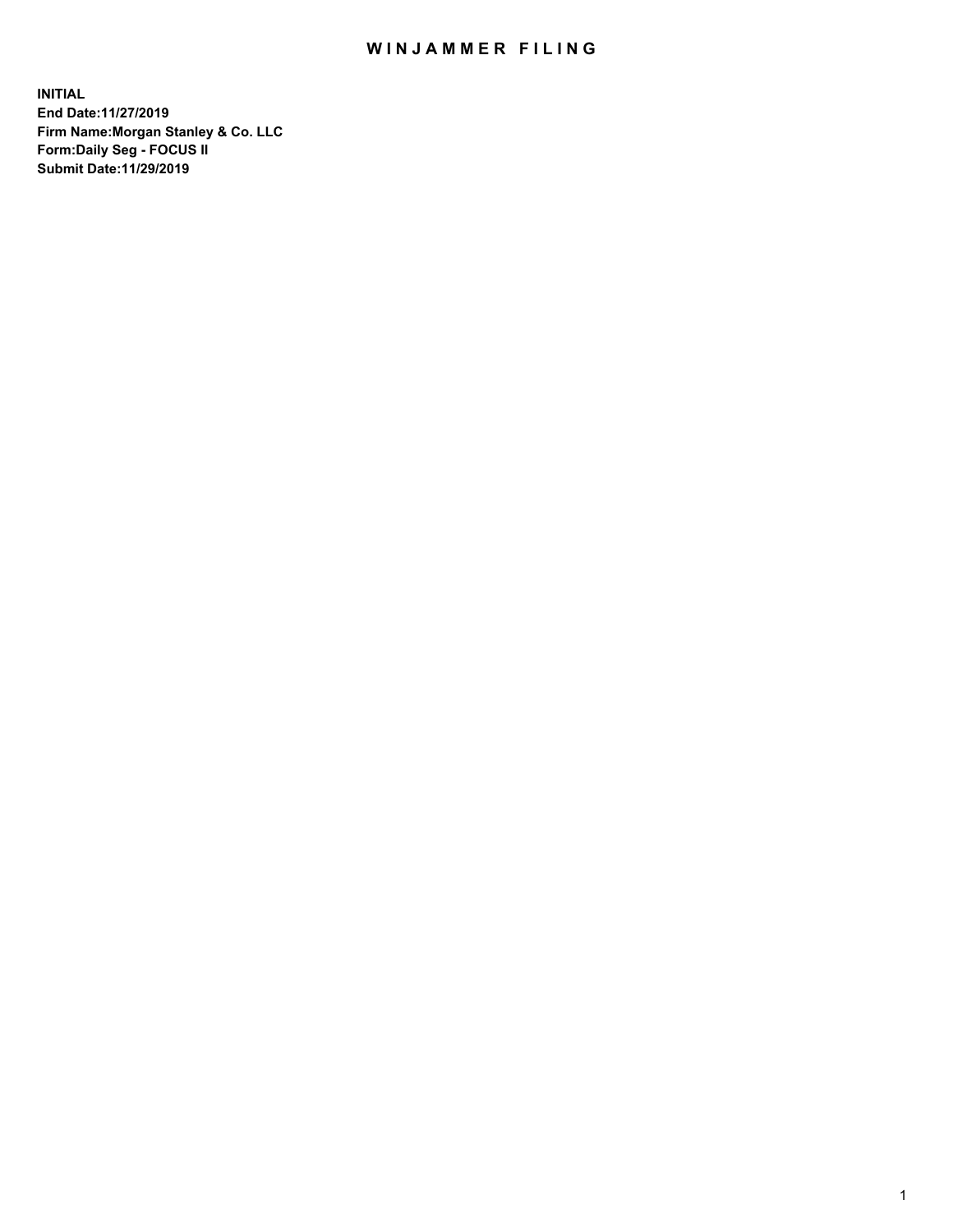**INITIAL End Date:11/27/2019 Firm Name:Morgan Stanley & Co. LLC Form:Daily Seg - FOCUS II Submit Date:11/29/2019 Daily Segregation - Cover Page**

| Name of Company                                                                   | Morgan Stanley & Co. LLC     |
|-----------------------------------------------------------------------------------|------------------------------|
| <b>Contact Name</b>                                                               | <b>Ikram Shah</b>            |
| <b>Contact Phone Number</b>                                                       | 212-276-0963                 |
| <b>Contact Email Address</b>                                                      | Ikram.shah@morganstanley.com |
| FCM's Customer Segregated Funds Residual Interest Target (choose one):            |                              |
| a. Minimum dollar amount: ; or                                                    | 235,000,000                  |
| b. Minimum percentage of customer segregated funds required:% ; or                | <u>0</u>                     |
| c. Dollar amount range between: and; or                                           | <u>00</u>                    |
| d. Percentage range of customer segregated funds required between:% and%.         | 0 <sub>0</sub>               |
| FCM's Customer Secured Amount Funds Residual Interest Target (choose one):        |                              |
| a. Minimum dollar amount: ; or                                                    | 140,000,000                  |
| b. Minimum percentage of customer secured funds required:%; or                    | <u>0</u>                     |
| c. Dollar amount range between: and; or                                           | <u>00</u>                    |
| d. Percentage range of customer secured funds required between:% and%.            | 00                           |
| FCM's Cleared Swaps Customer Collateral Residual Interest Target (choose one):    |                              |
| a. Minimum dollar amount: ; or                                                    | 92,000,000                   |
| b. Minimum percentage of cleared swaps customer collateral required:% ; or        | <u>0</u>                     |
| c. Dollar amount range between: and; or                                           | 0 Q                          |
| d. Percentage range of cleared swaps customer collateral required between:% and%. | 00                           |

Attach supporting documents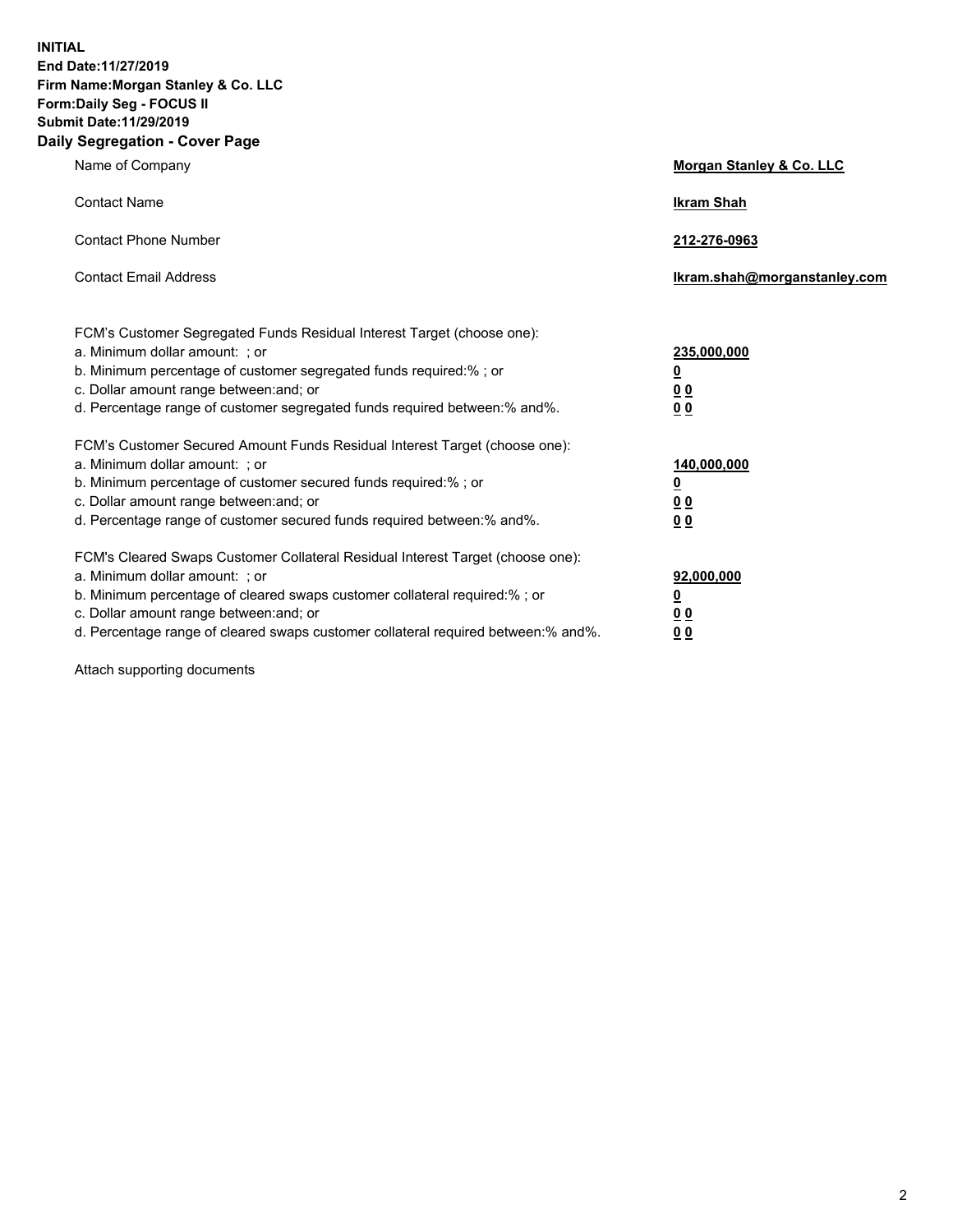## **INITIAL End Date:11/27/2019 Firm Name:Morgan Stanley & Co. LLC Form:Daily Seg - FOCUS II Submit Date:11/29/2019**

**Daily Segregation - Secured Amounts** Foreign Futures and Foreign Options Secured Amounts Amount required to be set aside pursuant to law, rule or regulation of a foreign government or a rule of a self-regulatory organization authorized thereunder 1. Net ledger balance - Foreign Futures and Foreign Option Trading - All Customers A. Cash **2,565,795,693** [7315] B. Securities (at market) **2,265,052,086** [7317] 2. Net unrealized profit (loss) in open futures contracts traded on a foreign board of trade **586,279,243** [7325] 3. Exchange traded options a. Market value of open option contracts purchased on a foreign board of trade **7,670,866** [7335] b. Market value of open contracts granted (sold) on a foreign board of trade **-8,556,004** [7337] 4. Net equity (deficit) (add lines 1. 2. and 3.) **5,416,241,884** [7345] 5. Account liquidating to a deficit and account with a debit balances - gross amount **65,817,957** [7351] Less: amount offset by customer owned securities **-64,576,976** [7352] **1,240,981** 6. Amount required to be set aside as the secured amount - Net Liquidating Equity Method (add lines 4 and 5) 7. Greater of amount required to be set aside pursuant to foreign jurisdiction (above) or line 6. FUNDS DEPOSITED IN SEPARATE REGULATION 30.7 ACCOUNTS 1. Cash in banks A. Banks located in the United States **154,516,656** [7500] B. Other banks qualified under Regulation 30.7 **482,882,085** [7520] **637,398,741** 2. Securities A. In safekeeping with banks located in the United States **437,191,355** [7540] B. In safekeeping with other banks qualified under Regulation 30.7 **0** [7560] **437,191,355** [7570] 3. Equities with registered futures commission merchants A. Cash **8,278,779** [7580] B. Securities **0** [7590]

- C. Unrealized gain (loss) on open futures contracts **-1,033,290** [7600]
- D. Value of long option contracts **0** [7610]
- E. Value of short option contracts **0** [7615] **7,245,489** [7620]
- 4. Amounts held by clearing organizations of foreign boards of trade
	- A. Cash **0** [7640]
	- B. Securities **0** [7650]
	- C. Amount due to (from) clearing organization daily variation **0** [7660]
	- D. Value of long option contracts **0** [7670]
	- E. Value of short option contracts **0** [7675] **0** [7680]
- 5. Amounts held by members of foreign boards of trade
	-
	-
	- C. Unrealized gain (loss) on open futures contracts **587,312,533** [7720]
	- D. Value of long option contracts **7,670,866** [7730]
	- E. Value of short option contracts **-8,556,004** [7735] **4,526,394,368**
- 6. Amounts with other depositories designated by a foreign board of trade **0** [7760]
- 7. Segregated funds on hand **0** [7765]
- 8. Total funds in separate section 30.7 accounts **5,608,229,953** [7770]
- 9. Excess (deficiency) Set Aside for Secured Amount (subtract line 7 Secured Statement Page 1 from Line 8)
- 10. Management Target Amount for Excess funds in separate section 30.7 accounts **140,000,000** [7780]
- 11. Excess (deficiency) funds in separate 30.7 accounts over (under) Management Target **50,747,088** [7785]

**0** [7305]

[7354] **5,417,482,865** [7355]

**5,417,482,865** [7360]

[7530]

 A. Cash **2,112,106,241** [7700] B. Securities **1,827,860,732** [7710] [7740] **190,747,088** [7380]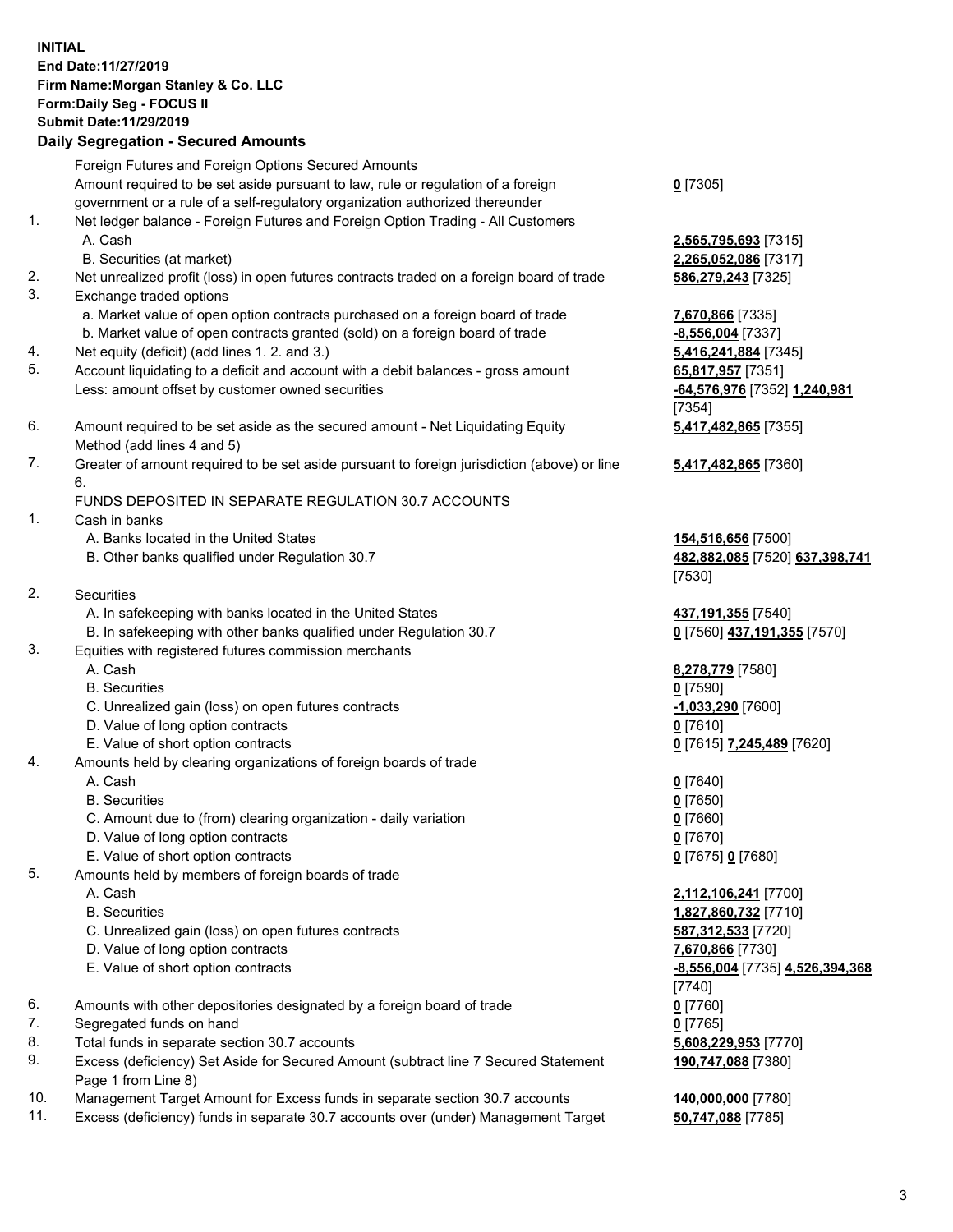|                | <b>INITIAL</b><br>End Date:11/27/2019<br>Firm Name: Morgan Stanley & Co. LLC<br>Form: Daily Seg - FOCUS II<br><b>Submit Date: 11/29/2019</b> |                                                        |
|----------------|----------------------------------------------------------------------------------------------------------------------------------------------|--------------------------------------------------------|
|                | Daily Segregation - Segregation Statement                                                                                                    |                                                        |
|                | SEGREGATION REQUIREMENTS(Section 4d(2) of the CEAct)                                                                                         |                                                        |
| 1 <sub>1</sub> | Net ledger balance                                                                                                                           |                                                        |
|                | A. Cash                                                                                                                                      | 8,724,214,140 [7010]                                   |
|                | B. Securities (at market)                                                                                                                    | 6,362,598,361 [7020]                                   |
| 2.             | Net unrealized profit (loss) in open futures contracts traded on a contract market                                                           | 1,979,591,770 [7030]                                   |
| 3.             | Exchange traded options                                                                                                                      |                                                        |
|                | A. Add market value of open option contracts purchased on a contract market                                                                  | 312,769,904 [7032]                                     |
|                | B. Deduct market value of open option contracts granted (sold) on a contract market                                                          | -228,564,481 [7033]                                    |
| 4.             | Net equity (deficit) (add lines 1, 2 and 3)                                                                                                  | 17,150,609,694 [7040]                                  |
| 5.             | Accounts liquidating to a deficit and accounts with                                                                                          |                                                        |
|                | debit balances - gross amount                                                                                                                | 275,405,161 [7045]                                     |
|                | Less: amount offset by customer securities                                                                                                   | <mark>-274,751,063</mark> [7047] <b>654,098</b> [7050] |
| 6.             | Amount required to be segregated (add lines 4 and 5)                                                                                         | 17,151,263,792 [7060]                                  |
|                | FUNDS IN SEGREGATED ACCOUNTS                                                                                                                 |                                                        |
| 7.             | Deposited in segregated funds bank accounts                                                                                                  |                                                        |
|                | A. Cash                                                                                                                                      | 4,042,669,466 [7070]                                   |
|                | B. Securities representing investments of customers' funds (at market)                                                                       | $0$ [7080]                                             |
|                | C. Securities held for particular customers or option customers in lieu of cash (at                                                          | 736,989,037 [7090]                                     |
|                | market)                                                                                                                                      |                                                        |
| 8.             | Margins on deposit with derivatives clearing organizations of contract markets                                                               |                                                        |
|                | A. Cash                                                                                                                                      | 6,896,098,011 [7100]                                   |
|                | B. Securities representing investments of customers' funds (at market)                                                                       | $0$ [7110]                                             |
|                | C. Securities held for particular customers or option customers in lieu of cash (at<br>market)                                               | 5,625,609,324 [7120]                                   |
| 9.             | Net settlement from (to) derivatives clearing organizations of contract markets                                                              | 40,146,296 [7130]                                      |
| 10.            | Exchange traded options                                                                                                                      |                                                        |
|                | A. Value of open long option contracts                                                                                                       | 312,769,904 [7132]                                     |
|                | B. Value of open short option contracts                                                                                                      | -228,564,481 [7133]                                    |
| 11.            | Net equities with other FCMs                                                                                                                 |                                                        |
|                | A. Net liquidating equity                                                                                                                    | 12,632,197 [7140]                                      |
|                | B. Securities representing investments of customers' funds (at market)                                                                       | $0$ [7160]                                             |
|                | C. Securities held for particular customers or option customers in lieu of cash (at                                                          | $0$ [7170]                                             |
|                | market)                                                                                                                                      |                                                        |
| 12.            | Segregated funds on hand                                                                                                                     | $0$ [7150]                                             |
| 13.            | Total amount in segregation (add lines 7 through 12)                                                                                         | 17,438,349,754 [7180]                                  |
| 14.            | Excess (deficiency) funds in segregation (subtract line 6 from line 13)                                                                      | 287,085,962 [7190]                                     |
| 15.            | Management Target Amount for Excess funds in segregation                                                                                     | 235,000,000 [7194]                                     |
| 16.            | Excess (deficiency) funds in segregation over (under) Management Target Amount                                                               | 52,085,962 [7198]                                      |

Excess